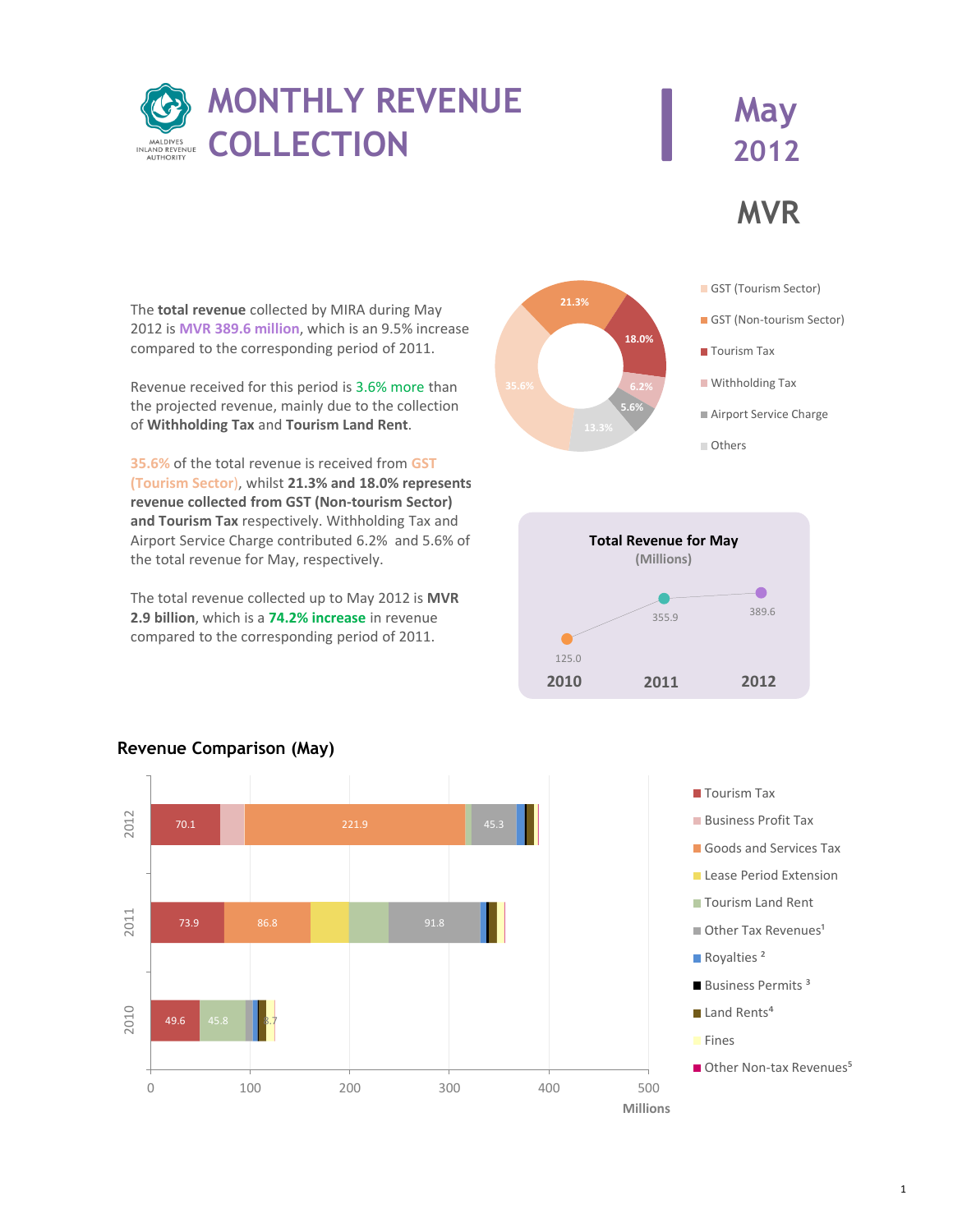## **TOTAL REVENUE COLLECTION**

| % Share | May                          | Up to May<br><b>Details</b>                     |               | %                        |                 |
|---------|------------------------------|-------------------------------------------------|---------------|--------------------------|-----------------|
|         | 2012                         |                                                 | 2011          | 2012                     | <b>Variance</b> |
| 18.0%   | 70,050,693                   | <b>Tourism Tax</b>                              | 321,542,638   | 374,042,284              | 16.3%           |
| 0.6%    | 2,347,383                    | Land Sales Tax                                  | 3,638,245     | 6,827,343                | 87.7%           |
| 0.0%    | 172,937                      | <b>Business Profit Tax (BPT)</b>                |               | 362,152,848              |                 |
| 6.2%    | 23,972,924                   | <b>Withholding Tax</b>                          |               | 119,480,533              |                 |
|         |                              | <b>Bank Profit Tax</b>                          | 3,558,167     |                          | $(100.0\%)$     |
| 35.6%   | 138,794,108                  | Goods and Services Tax (Tourism Sector)         | 360,276,370   | 789,358,053              | 119.1%          |
| 21.3%   | 83,060,973                   | Goods and Services Tax (Non-tourism Sector)     |               | 418,066,958              |                 |
| 1.1%    | 4,206,271                    | Duty Free Royalty                               | 10,531,578    | 11,535,490               | 9.5%            |
| 0.1%    | 423,854                      | Foreign Investment Royalty                      | 4,687,608     | 943,290                  | (79.9%)         |
| $\sim$  | $\qquad \qquad \blacksquare$ | <b>Fishing Royalty</b>                          | 543,387       | $\overline{\phantom{a}}$ | $(100.0\%)$     |
| 0.9%    | 3,531,178                    | Fuel Re-export Royalty                          | 14,953,604    | 18,292,697               | 22.3%           |
|         |                              | Re-export Royalty                               | 128,765       |                          | $(100.0\%)$     |
|         |                              | Yellowfin Tuna Export Royalty                   | 510,276       | 541,222                  | 6.1%            |
|         |                              | Skipjack Industry Royalty                       | 2,548,315     | $\overline{\phantom{a}}$ | $(100.0\%)$     |
| 0.7%    | 2,907,985                    | Revenue Stamp                                   | 13,369,434    | 18,177,085               | 36.0%           |
| 5.6%    | 21,795,115                   | Airport Service Charge                          | 187, 134, 128 | 130,303,204              | (30.4%)         |
| 0.1%    | 342,000                      | <b>Company Annual Fee</b>                       | 6,730,000     | 7,304,000                | 8.5%            |
| 0.0%    | 84,000                       | Restaurant, Café, Canteen Fee                   | 714,400       | 737,800                  | 3.3%            |
| 0.1%    | 495,755                      | <b>Vessel Fee</b>                               | 3,338,190     | 3,147,673                | (5.7%)          |
| 0.0%    | 9,000                        | Flat Maintenance Fee                            | 81,400        | 73,718                   | (9.4% )         |
| 3.6%    | 14,006,000                   | <b>Resident Permit</b>                          |               | 74,817,400               |                 |
| $\sim$  |                              | Partnership Annual Fee                          | 49,036        | 13,880                   | (71.7%)         |
| 0.1%    | 410,805                      | <b>Import Trade Fee</b>                         | 3,633,625     | 3,847,285                | 5.9%            |
| 0.0%    | 600                          | Co-operative Society Annual Fee                 | 3,000         | 5,200                    | 73.3%           |
| 0.0%    | 600                          | Co-operative Society Registration Fee           | 1,200         | 1,400                    | 16.7%           |
| 0.1%    | 240,550                      | <b>Trade Registry Fee</b>                       | 1,402,750     | 1,317,450                | (6.1%)          |
| 0.1%    | 203,374                      | Foreign Investment Administration Annual<br>Fee | 938,004       | 541,334                  | (42.3%)         |
|         | $\blacksquare$               | <b>Lease Period Extension</b>                   | 227,820,000   | 168,831,463              | (25.9%)         |